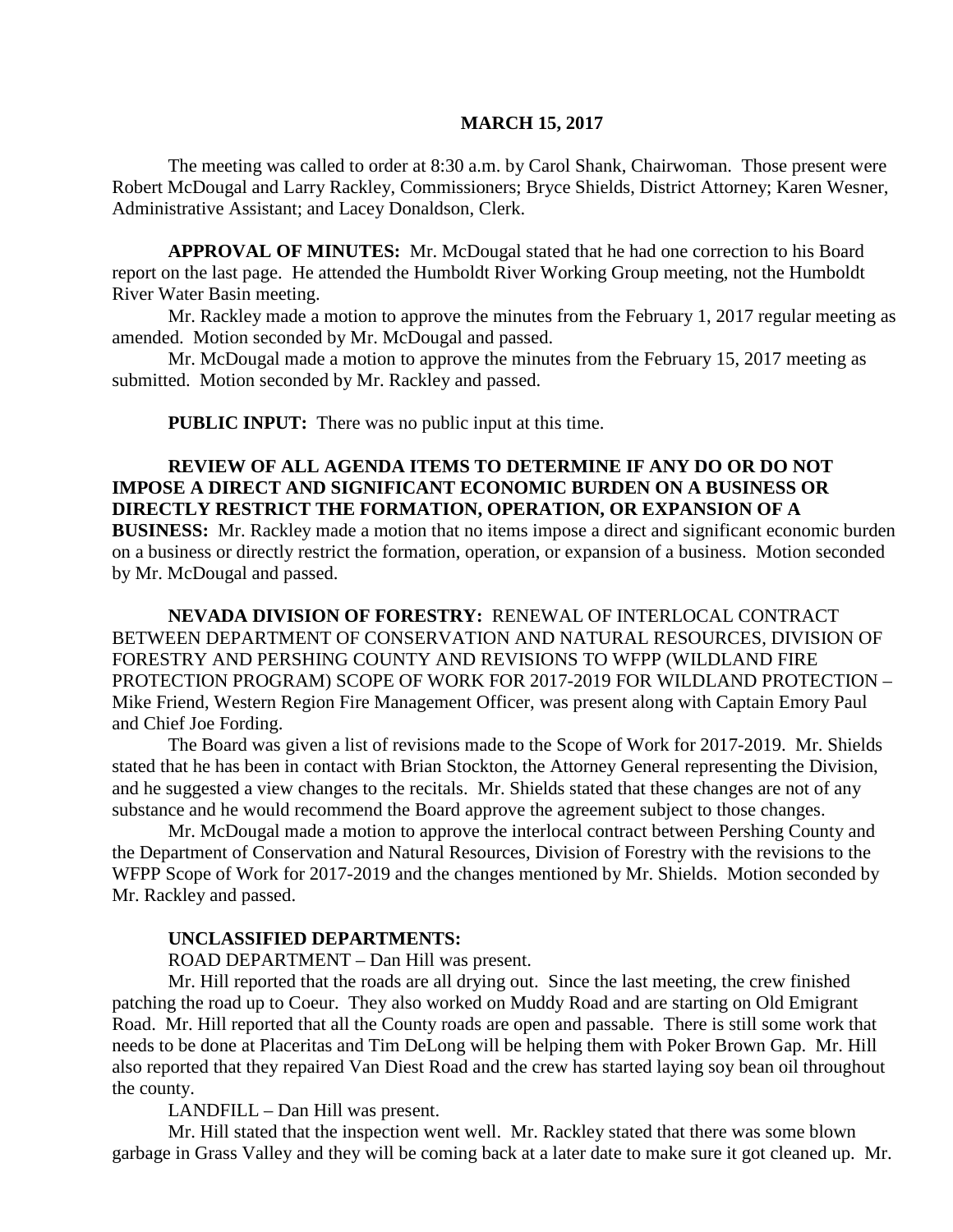Rackley also mentioned an agreement with the Sheriff's Department to patrol the Grass Valley transfer station. Mrs. Childs stated that there is an item in the Landfill Budget to cover some over-time if the deputy is working out there, but it hasn't been used in quite a while.

Mr. McDougal asked if the County has an indemnification form that is signed when community members are helping with projects, such as Mr. DeLong helping the Road Department. Mr. Shields stated that he does have a written document that can be signed when he is made aware of these things.

BUILDINGS AND GROUNDS – John Handka was present.

Mrs. Shank thanked Mr. Handka for the work done in the Commission room. Mr. Handka stated that they still have another day's worth of work to do in there. They have also been working on the site for the Clamper's plaque dedication. They are still working on converting all the lights at the Community Center to LEDs. It is a very time consuming project as they have to rewire each fixture. As time permits, they have been working at Lone Mountain Cemetery filling in graves. Mr. Handka stated that they need to work on a drainage plan for up there. Mr. Handka also stated that he and Mrs. Shank met with Wendy Nelson to discuss the Lover's Lock area. The crew also fixed a leak in the bathroom in the DA's office.

*Approval of quotes and to proceed with installation for Imlay Community Center AC, Heater/AC for Jury Room and Mackenzie Hodges' office:* Mr. Handka stated that the Imlay Community Center seems to be getting quite a bit of use. Mrs. Shank asked Mrs. Childs if there was any money in the Town of Imlay budget. Mrs. Childs stated that very little revenue comes into that fund. The Building Fund is probably the only option, but Mrs. Childs cautioned that those funds will have to be used for the ADS replacement, so spending needs to be tightened. She stated that there was \$25,000 budgeted for asbestos abatement, which hasn't been needed, so that could be used.

Mr. McDougal made a motion to approve proceeding with the installation of air conditioning at the Imlay Community Center in the amount of \$4,940.00 and heating and air conditioning in Ms. Hodges' office and jury room in the amount of \$7,680.00. Motion seconded by Mr. Rackley and passed.

Mr. McDougal stated that at the Fair and Rec meeting last night they discussed the restrooms and concessions at McDougal Field. They would like to change the padlocks. They were also told that the irrigation timers have not worked for two years. Mr. Handka stated that this is the first he has heard of this and as of last summer, the timers worked. Mr. McDougal would just like clarification as the Rec Board will replace them if necessary. He asked if Mr. Handka would mind attending the next meeting.

**PLANNING AND BUILDING DEPARTMENT / IMLAY WATER SYSTEM:** REQUEST FOR REVIEW AND APPROVAL OF A PARCEL MAP APPLICATION ON APN #007-421-01 FOR ROBERT KENNERSON. THE APPLICANT IS PROPOSING THE DIVISION OF THE EXISTING PARCEL INTO ONE (1) 13.08 ACRE +/- PARCEL AND THREE (3) 1.0 ACRE +/- PARCELS. THE APPLICANT IS PROPOSING TO USE THE THREE (3) ONE ACRE PARCELS TO PUT UP ADVERTISING BILLBOARDS AND POSSIBLY SELL THE REMAINING 13.08 ACRE PARCEL. THE PARCEL IS ZONED INDUSTRIAL (I) AND LOCATED ABOUT 6 MILES SOUTHWEST OF LOVELOCK, NV OFF OF INTERSTATE 80 IN PERSHING COUNTY – Mr. Evans stated that this item came before the Planning Commission on March  $1<sup>st</sup>$  and they recommended approval.

Mr. Rackley wanted to know if the County can restrict the number of billboards put up. Mr. Shields stated that Mr. Clinger had approached him as well in regards to the number of billboards allowed on I-80. Mr. Shields stated that he has not had time to do the research.

Mr. McDougal made a motion to postpone the decision on the parcel map pending legal review. Motion seconded by Mr. Rackley and passed.

**UNCLASSIFIED DEPARTMENTS, CONT.D:** PERSHING COUNTY FIRE/AMBULANCE – *Ambulance / Lovelock Fire Department:* Chief Carmichael was present.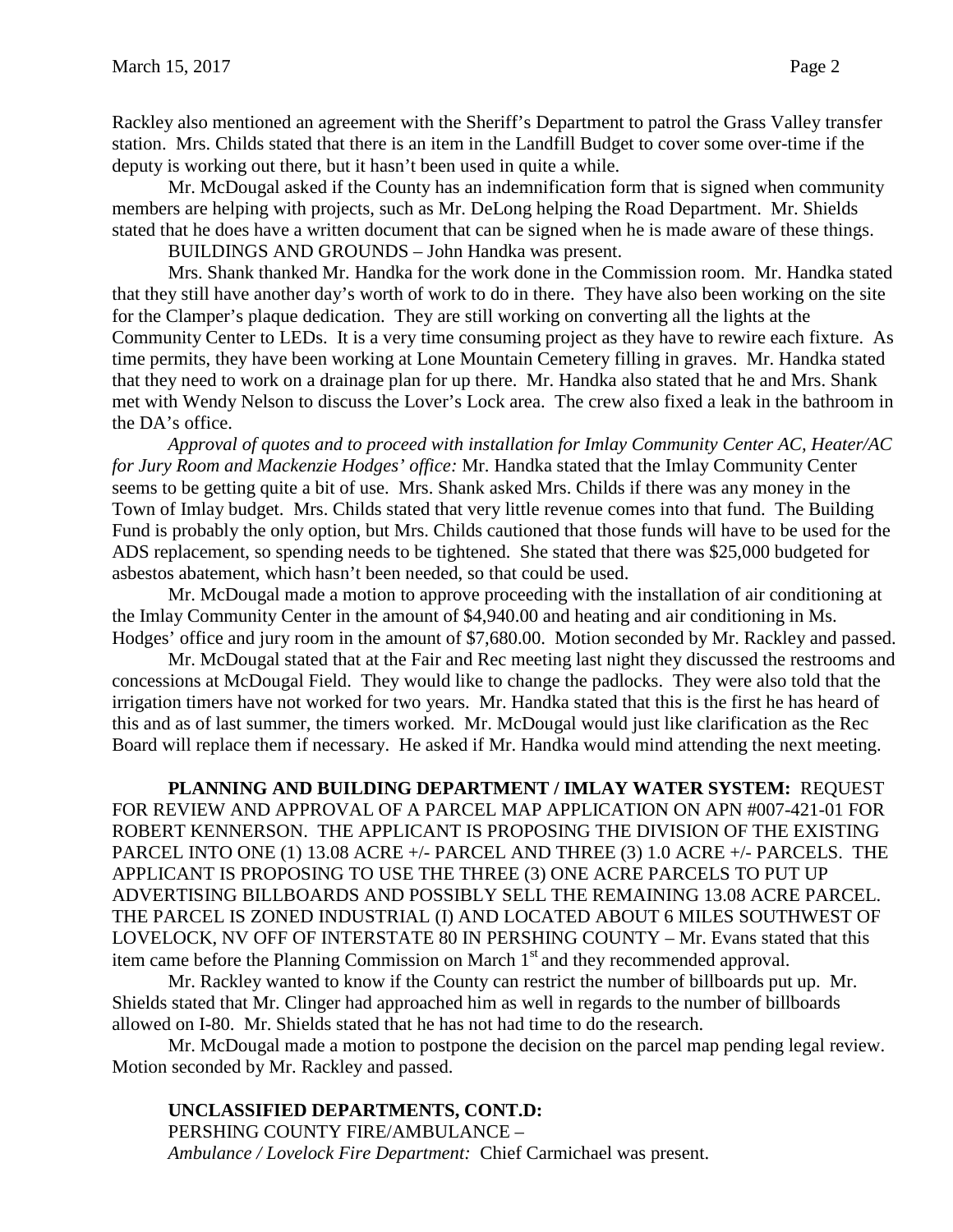Chief Carmichael reported that they are back on track with their ambulance reporting and are close to having the back-log input as well. Chief Carmichael and Trina Allen will be meeting with REMSA today to make sure that billing is on track as well. Chief Carmichael also reported that he has one member done with their EMT (Emergency Medical Technician) class and another about half-way through.

In regards to the Fire Department, the membership is down to 18. A member resigned last night and another took a leave of absence. Chief Carmichael spoke about the equipment that will be purchased through the Hazmat grant, stating that equipment was also purchased for the rural departments.

Mrs. Shank asked if any billing was being done on accidents that happen on I-80. Chief Carmichael was not aware that a system had been approved by the Commission. Mrs. Shank stated that the Board did approve working with a company, as well as the billing rates and she will get Chief Carmichael the information.

Mr. Rackley stated he was told Chief Carmichael was also helping the Grass Valley Department with some hazmat training. Chief Carmichael stated that they have to set it up through the State Fire Marshal's Office, but as soon as that is done he can proctor the testing.

Chief Carmichael also reported that he has someone going to DMV today to get their F Endorsement. Chief Carmichael is looking for a point of contact at DMV, as he has heard they have already changed their protocol.

COOPERATIVE AG EXTENSION – Steve Foster was present.

Mr. Foster reported that he attended the Alfalfa Forage Conference in December in Reno. He also participated in the Cattleman's Update in January. He gave a presentation on the current research regarding cow size.

Mr. Foster stated that there are webinars available for local producers on resistance and insects, insecticides, soil health, and nicotinoids, but he hasn't had a lot of participation. The yearly pesticide training was held for local pesticide applicators.

Mr. Foster attended a presentation on Nevada's Pollinator Protection Plan. His colleague from Ohio State University gave a presentation on alfalfa weed control. Brandon Scholtz from Humboldt County spoke about common weeds in Nevada and weed management. Mr. Foster also attended the Ag Expo in Tulare, California. Mr. Foster also gave pesticide training at the Nevada Landscape Conference.

Mr. Foster attended the following meetings: Big Meadow Conservation District, Western SARE (Sustainable Agriculture Research and Education), State Coordinators teleconference, Humboldt Water Shed Weed Management Association, and the Nevada Youth Range Camp planning meetings. They will be moving the Youth Range Camp from Big Creek Canyon in Austin to Smith Creek Ranch. Mr. Foster also stated that he attended the Western Beef Resource Committee meetings last week and they updated their Cow/Calf Management Handbook.

Mr. Foster reported that the office handed out 22 free radon test kits during Radon Action Month. The kits are still available for purchase.

In 4-H news, the Livestock Judging Contest has been cancelled due to scheduling conflicts. A field day will be held on March  $25<sup>th</sup>$  in preparation for the show and sale on May  $14<sup>th</sup>$ . The Nevada Junior Livestock Show in Reno will be May  $17<sup>th</sup>$  through May  $21<sup>st</sup>$ .

Upcoming programs include Feed Lot School on March  $24<sup>th</sup>$  and March  $31<sup>st</sup>$  at Western Nevada Cattle Feeders. Mr. Foster reported that the Fiber Optics that was installed in January still hasn't been hooked up. We are continuing to pay for the T1 line until it is hooked up. They also received a new interactive video system. The County paid for the one they had, so it could be used in the Commission room if needed.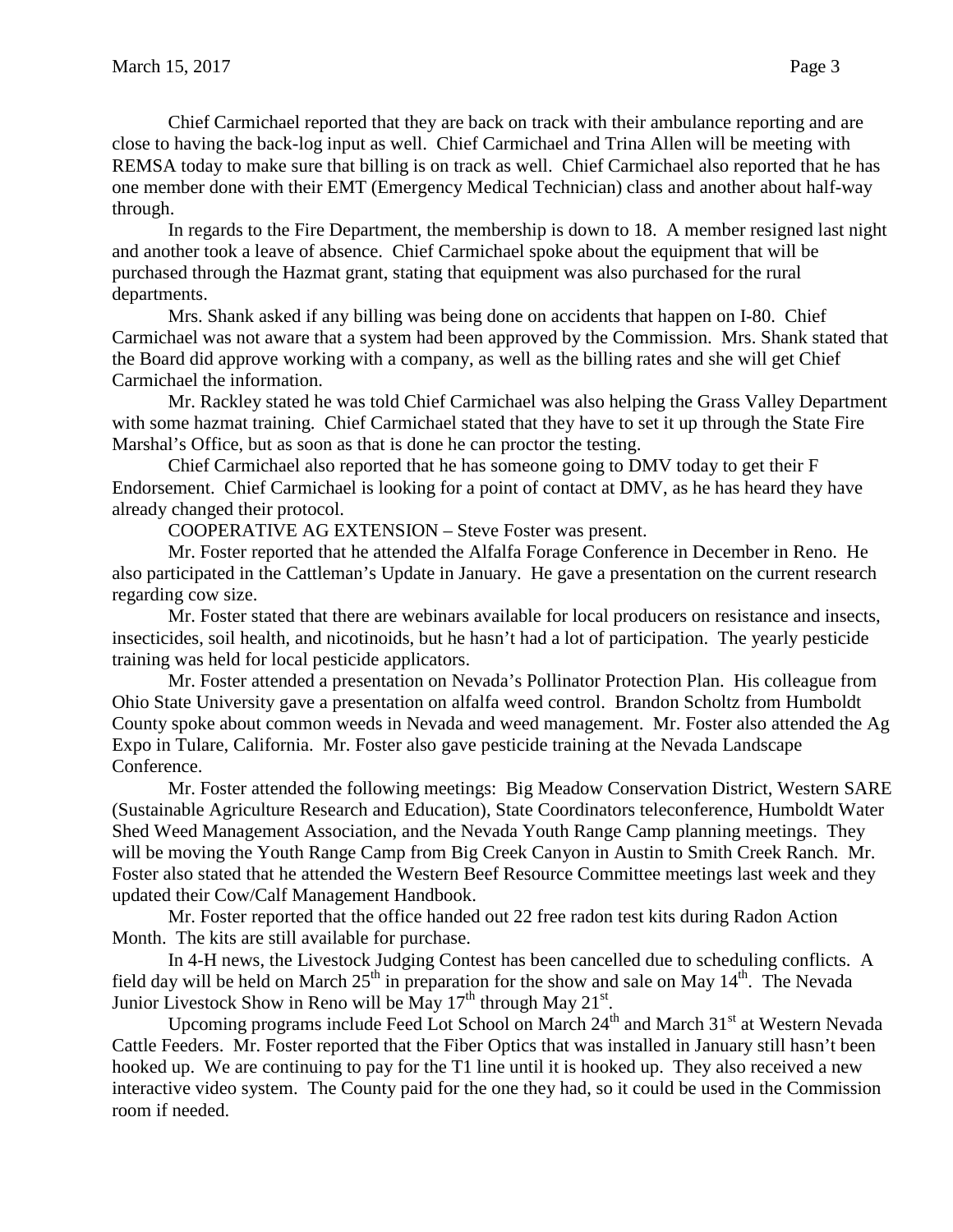### **GRASS VALLEY ADVISORY BOARD:** Linda Workman was present.

Ms. Workman stated that the Town Hall has been changed to April  $29<sup>th</sup>$  at 10:00 a.m. The Craft Fair has been moved to May  $6<sup>th</sup>$ . She thanked the Road Department for fixing Muddy Road and putting up stop signs. She also stated that there is no street sign on the road between Youngberg and Logan. The Board will have Mr. Hill look into it.

### **ELECTED DEPARTMENTS:**

RENE CHILDS, RECORDER-AUDITOR – Mrs. Childs gave the Board the month end reports.

**PROCLAMATIONS AND AWARDS:** There were no Proclamations or Awards considered.

**CORRESPONDENCE:** Mr. McDougal sent thank you letters to Senators Heller and Cortez-Masto, and Representatives Titus, Amodei, Kihuen, and Rosen. The Board also had a letter from Ruby Vista Resources, LTD in regards to a Water Pollution Control Permit and a letter from the Nevada Division of Environmental Protection regarding the Lovelock Ranch Organic Residue Reuse Project.

## **APPOINTMENT OF AUDITING FIRM EIDE BAILLY TO PERFORM THE AUDIT FOR PERSHING COUNTY FOR YEAR ENDING JUNE 30, 2017 PURSUANT TO NRS 354.624:**

Mr. Rackley made a motion to appoint Eide Bailly to perform the annual audit for Pershing County for the year ending June 20, 2017 pursuant to NRS 354.624. Motion seconded by Mr. McDougal and passed.

### **PUBLIC HEARING ON AN ORDINANCE DECLARING A MORATORIUM FOR A PERIOD OF UP TO 180 DAYS WITH THE ABILITY TO EXTEND IT BY RESOLUTION FOR UP TO AN ADDITIONAL 60 DAYS, ON THE ACCEPTANCE AND PROCESSING OF PLANNING OR OTHER APPLICATIONS FOR CONSTRUCTION OR OPERATION OF RECREATIONAL MARIJUANA ESTABLISHMENTS:** Mr. Shields stated that there was additional verbiage added to the title in the final draft of the Ordinance. Mr. Shields read the amended title as follows:

AN ORDINANCE DECLARING A MORATORIUM, FOR A PERIOD OF UP TO 180 DAYS WITH THE ABILITY TO EXTEND IT BY RESOLUTION FOR UP TO AN ADDITIONAL 60 DAYS, ON THE APPLICATION, LICENSING, AND OPERATION OF RECREATIONAL MARIJUANA ESTABLISHMENTS AND THE CULTIVATION, MANUFACTURING, PRODUCTION, TESTING, TRANSPORTATION, AND SALE OF RECREATIONAL MARIJUANA IN PERSHING COUNTY.

Mr. Shields stated that the reason for the additional verbiage is that Pershing County does not have any provisions in our zoning regs or taxing scheme to address establishments of this nature.

Mrs. Shank asked for any public comment and there was none.

Mr. McDougal wanted to reiterate that the reason for the moratorium is that the State Department of Taxation has been tasked with creating the regulations for recreational marijuana sales and they have not. This postpones any action until such a time as they do.

Mr. Shields stated that he also provided an additional rationale on page 4 of the Ordinance and asked the Commission to make sure they agreed with the statements or had anything to add.

Mr. Rackley made a motion to adopt Ordinance #326 declaring a moratorium, for a period of up to 180 days with the ability to extend it by Resolution for up to an additional 60 days, on the application, licensing, and operation of recreational marijuana establishments and the cultivation, manufacturing, production, testing, transportation, and sale of recreation marijuana in Pershing County. Motion seconded by Mr. McDougal and passed unanimously.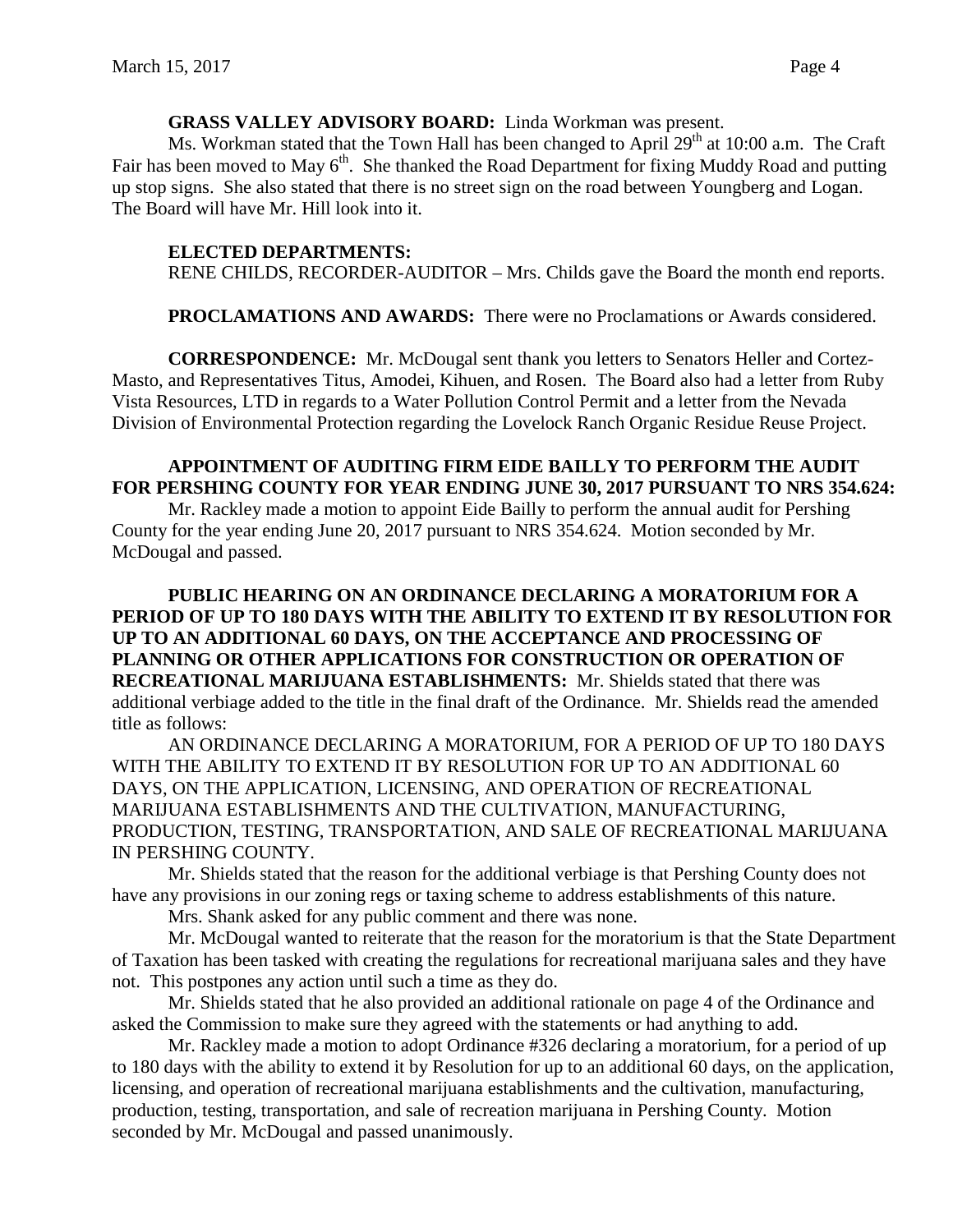# **ELECTED DEPARTMENTS, CONT.D:**

BRYCE SHIELDS, DISTRICT ATTORNEY – *Approval of out of state travel for Child Support Enforcement National Training which will be paid for with State Incentive funds and scholarship award:*  Mr. Shields stated that he is contractually obligated to attend these trainings. This particular training is in Anchorage, Alaska, September 24-28, 2017. The cost of the travel and training will be paid for with State Incentive funds and Mr. Shields has also received a scholarship to attend. Mr. Shields stated that he and Mrs. Blondheim will be attending.

Mr. McDougal made a motion to approve the out of state travel of Bryce Shields and Elizabeth Blondheim to attend Child Support Enforcement National Training in Anchorage, Alaska to be paid for with State Incentive funds and a scholarship award. Motion seconded by Mr. Rackley and passed.

**APPROVAL OF INTERLOCAL CONTRACT BETWEEN THE DEPARTMENT OF HEALTH AND HUMAN SERVICES, DIVISION OF WELFARE AND SUPPORTIVE SERVICES AND THE PERSHING COUNTY DISTRICT ATTORNEY, CHILD SUPPORT DIVISION FOR CHILD SUPPORT ENFORCEMENT SERVICES JULY 1, 2017 TO JUNE 30, 2021:** Mr. Shields stated that this contract pertains to the incentive funds discussed earlier. The counties are tasked with providing child support enforcement mechanisms. The State provides each county, depending on size and number of cases, incentive funds, which come from the Federal Government. The county is responsible for 1/3 of the cost to operate the program.

Mr. Rackley made a motion to approve the Interlocal Contract between the Department of Health and Human Services, Division of Welfare and Supportive Services and the Pershing County District Attorney, Child Support Division for Child Support Enforcement Services effective July 1, 2017 through June 30, 2021. Motion seconded by Mr. McDougal and passed.

**PUBLIC HEARING ON ORDINANCE AMENDING CHAPTER 2.90, SENIOR CENTER ADVISORY BOARD, CLARIFYING THAT THE CITY OF LOVELOCK APPOINTS THREE REGISTERED VOTERS WHO ARE RESIDENTS OF THE CITY TO SERVE ON THE BOARD, AND THAT PERSHING COUNTY APPOINTS TWO REGISTERED VOTERS WHO LIVE IN THE COUNTY TO SERVE ON THE BOARD:** Mrs. Shank stated that she believed that when the Board was established the County was given three seats because they provide more funding for the Center. However, more people who utilize the Center live in the City. Mrs. McKinney has also had a problem finding someone who lives outside of the City to fill that third seat.

Mrs. Shank asked if there was any public comment. Carolyn Hultgren asked for clarification as City residents are also residents of the County. Mr. McDougal stated that the Ordinance specifies that three seats are to be filled by those residing in the City and two seats are to be filled by those not residing in the City.

Mr. McDougal made a motion to adopt Ordinance #327 amending Chapter 2.90, Senior Center Advisory Board, clarifying that the City of Lovelock appoints three registered voters who are residents of the City to serve on the Board and that Pershing County appoints two registered voters who live in the County to serve on the Board. Motion seconded by Mr. Rackley and passed unanimously.

**APPROVAL TO APPOINT NACO REPRESENTATIVE AS POINT OF CONTACT FOR THE FALLON NAS EXPANSION AND APPROVAL OF CERTIFICATE OF NON-DISCLOSURE REGARDING COOPERATING AGENCY STATUS FOR FALLON RANGE TRAINING COMPLEX MODERNIZATION EIS:** Mr. Shields explained that the letter is to Fallon NAS (Naval Air Station) requesting that they grant us Cooperating Agency Status. This would provide Pershing County with information regarding their expansion and whether or not it has any impact on us. Because NACO (Nevada Association of County Officials) provides us with expertise in Federal Land Use issues they volunteered to be our point of contact. Tori Sundheim will serve in that capacity.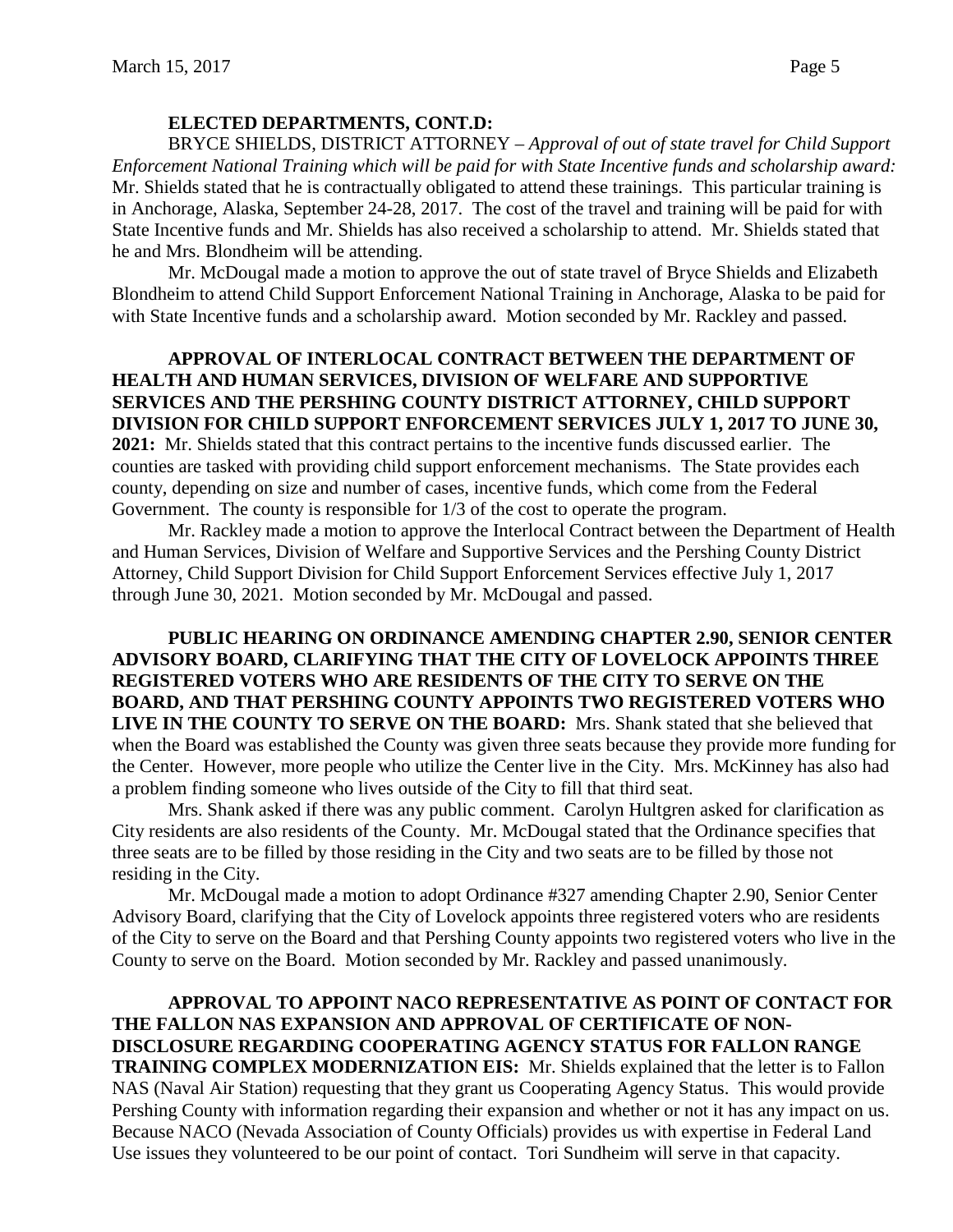Mr. Rackley made a motion to approve appointing Tori Sundheim, the NACO Representative, as our point of contact for the Fallon NAS expansion and approved signing the Certificate of Nondisclosure regarding cooperating agency status for Fallon Range Training Complex Modernization EIS. Motion seconded by Mr. McDougal and passed.

### **DISCUSSION REGARDING A COUNTY POLICY ON THE COMPLETION OF LATE EVALUATIONS AND IMPACT ON EMPLOYEES AND ADMINISTRATION:** Mrs. Shank stated that what has happened is some employees' annual evaluations are not being completed timely.

This causes the employee to have to wait for their merit increase and causes additional work for payroll.

Mrs. Wesner is going to work with POOL/PACT in regards to some wording that can be added into our personnel policies. Mrs. Shank suggested that the merit increase goes into effect automatically on the anniversary date, regardless of whether or not the evaluation has been submitted.

At present, Mrs. Wesner delivers a memo to the Department Head 30 days prior to the employee's anniversary date. Mrs. Wesner thought she could start filling out the majority of the forms (name, date, position, etc.) and then deliver them to the Department Head with a two week deadline.

Mrs. Childs also wanted the Board to be aware that the untimeliness can affect the budget as well, because if it happens after July, those wages cannot be put against the old year.

Sheriff Allen stated that he did not have a problem with that, but would like some language to retract an evaluation or pay increase if the situation changed between the submittal date and the anniversary date.

Mr. McDougal stated that he feels if evaluations are not done timely there needs to be something put in the supervisor's personnel file.

**PUBLIC INPUT:** Judge Shirley spoke about a bill (AB207) that is before the Legislature that has to do with selecting the jury pool. This bill would contemplate pulling names from multiple sources. Judge Shirley stated that they currently only use the Voter Registration list. This could result in a huge fiscal impact. Mrs. Shank stated that she will make sure this is on NACO's radar.

He also spoke about the Indigent Defense Bill. Judge Shirley stated he wouldn't take an official stance on the bill; however, he sat on the Indigent Defense Commission and hasn't seen the crisis in the rural counties that they keep referring to.

**DISCUSSION REGARDING POTENTIAL ANONYMOUS DONATION THAT COULD NET \$10,000.00 FOR THE PERSHING HEALTHCARE FOUNDATION. THE DONOR WISHES THE COMMUNITY TO COME UP WITH \$10,000.00 AND THEY WILL MATCH IT. THE DEADLINE IS JUNE 6, 2017. ALL DONATIONS MADE FOR THIS FUNDRAISING CHALLENGE NEED TO HAVE "MATCH IT" IN THE SUBJECT LINE:** Carolyn Hultgren, Pershing Healthcare Foundation Chair, Patty Bianchi, Pershing General Hospital CEO, and Cindy Hixenbaugh Pershing General Hospital COO and Pershing Healthcare Foundation Vice-Chair, were present.

Ms. Bianchi stated that an anonymous citizen has pledged to donate up to \$10,000 to the Pershing Healthcare Foundation if the community will donate matching funds. They have collected \$200 so far and the deadline is June 6, 2017.

**JERRY ALLEN, SHERIFF:** Sheriff Allen stated that he attended the Sheriff's and Chief's meeting last month. They discussed some pending legislation. One of the bills would require body and vehicle cameras. Sheriff Allen did speak with a vendor this morning, but he did not put any funds in his budget request for this equipment. There is also a bill regarding protective orders that he is watching.

Sheriff Allen reported that they have had a high number of inmate transports this past week. He stated that one of the deputies was involved in a vehicle accident and the vehicle is in the shop waiting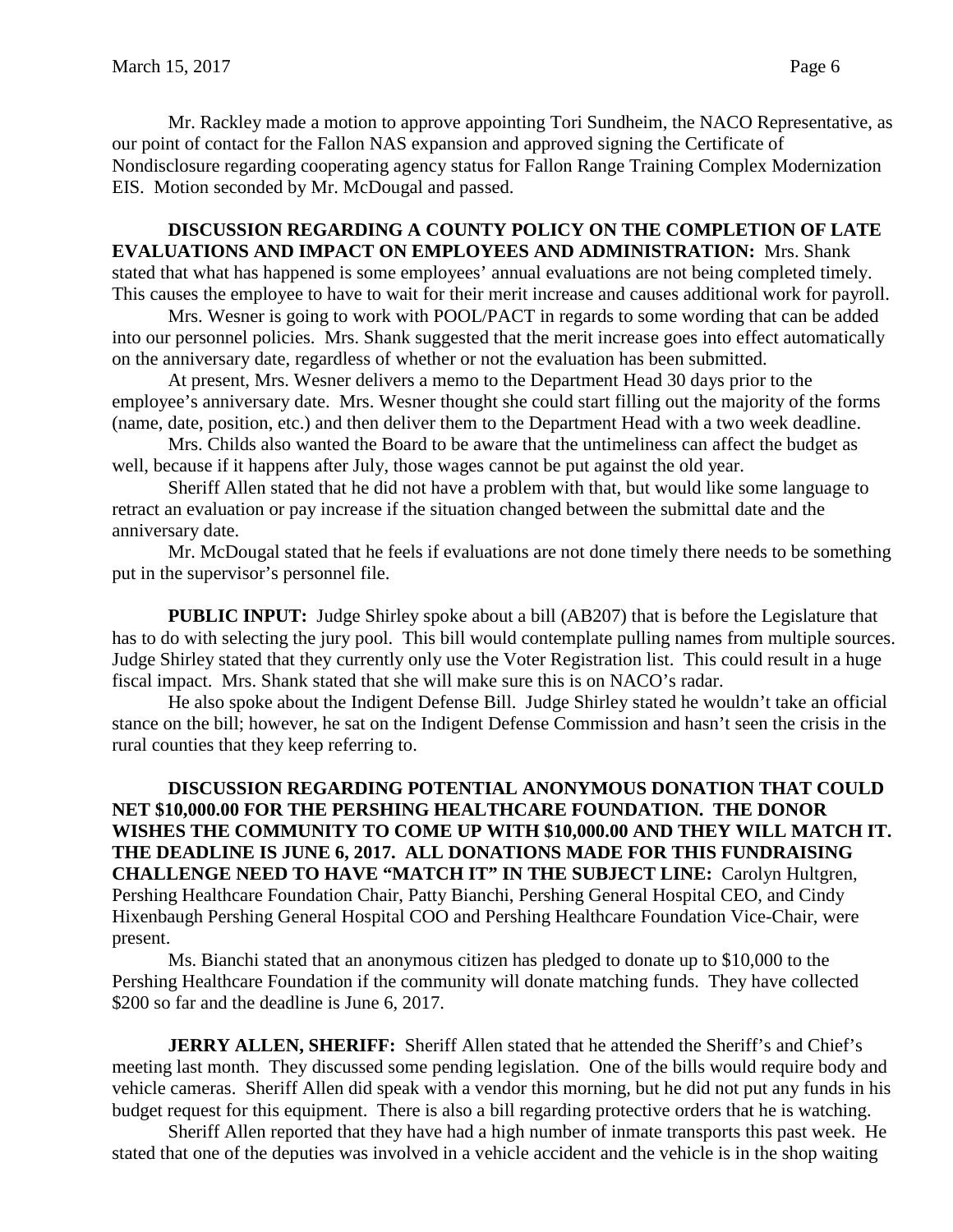for insurance approval. Another vehicle just came back from having the transmission replaced. The County is seeing an influx of burglaries lately.

Sheriff Allen toured the Churchill County Jail to see how that process is proceeding. He also attended three meetings with Burning Man, plus a conference call this week. Sheriff Allen stated that his end goal is to go separate command and he is working on obtaining quotes to determine what the cost will be.

### **SALARY RESOLUTIONS:** J. ADAMS, SENIOR CENTER & M. SPRINGER, LIBRARY –

Ms. Adams' Salary Resolution was approved at a previous meeting, but not to be paid retroactively to August of 2016 as requested. Mrs. McKinney stated that the late evaluation was her fault and asked that the Commission please approve the increase retroactively.

Mr. McDougal stated that he still agrees with his original feelings on the matter. The evaluation was untimely. The untimeliness doesn't reflect poorly on Ms. Adams. Mr. McDougal stated that there should be consequences for it being late. Mr. Rackley stated that the employee shouldn't be penalized. Mr. McDougal replied that he is trying to make a statement so that the Department Heads will stop turning them in late.

Mrs. Shank stated that there is two parts to this increase. Ms. Adams was entitled to a merit increase, which is grievable if not made retro. The second part would be the reclassification to Administrative Clerk II.

Mr. Rackley made a motion to approve the merit increase for Jade Adams effective August 12, 2016.

Mrs. McKinney asked if the merit increase could be effective from August  $12<sup>th</sup>$  until today and then approve the reclassification as of today's date.

Mr. Rackley added to his motion to include the approval of the reclassification as of today's date. Motion seconded by Mr. McDougal.

Mrs. Childs asked for clarification as we have never separated the merit from the reclassification. Mrs. Wesner stated that the Board doesn't approve the merit increase. She can do that paperwork with Mrs. McKinney and it would be retroactive to Ms. Adams' anniversary date. All the Board is deciding on is the reclassification.

Mrs. Shank stated that she agreed that a statement needs to be made, but the two employees on today's agenda should be made whole and then the Commission should move forward with a policy. Mrs. Donaldson added that a reclassification doesn't have to be done on an employee's anniversary date. The timing is up to the Department Head.

Mr. Rackley withdrew his motion.

Mr. McDougal made a motion to approve the Salary Resolution for Jade Adams moving her from an Administrative Clerk I to an Administrative Clerk II effective August 12, 2016 and the Salary Resolution for Mandy Springer moving her from a Library Tech I to a Library Tech II effective August 27, 2016. Motion seconded by Rackley. Mr. McDougal was opposed. Motion carried.

## **APPROVAL FOR PERSHING COUNTY TO SPONSOR THE IMLAY SEWER COOP FOR AN APPLICATION TO BE LISTED ON THE STATE REVOLVING LOAN FUND LIST**

**FOR SEWER SYSTEM GRANT FUNDING:** Mrs. Shank explained that this doesn't put any responsibility for the system on the County. This would allow them to apply for funding through the State Revolving Loan Fund.

Mr. Rackley made a motion to approve Pershing County sponsoring the Imlay Sewer Coop for an application to be listed on the State Revolving Loan Fund List for sewer system grant funding. Motion seconded by Mr. McDougal and passed.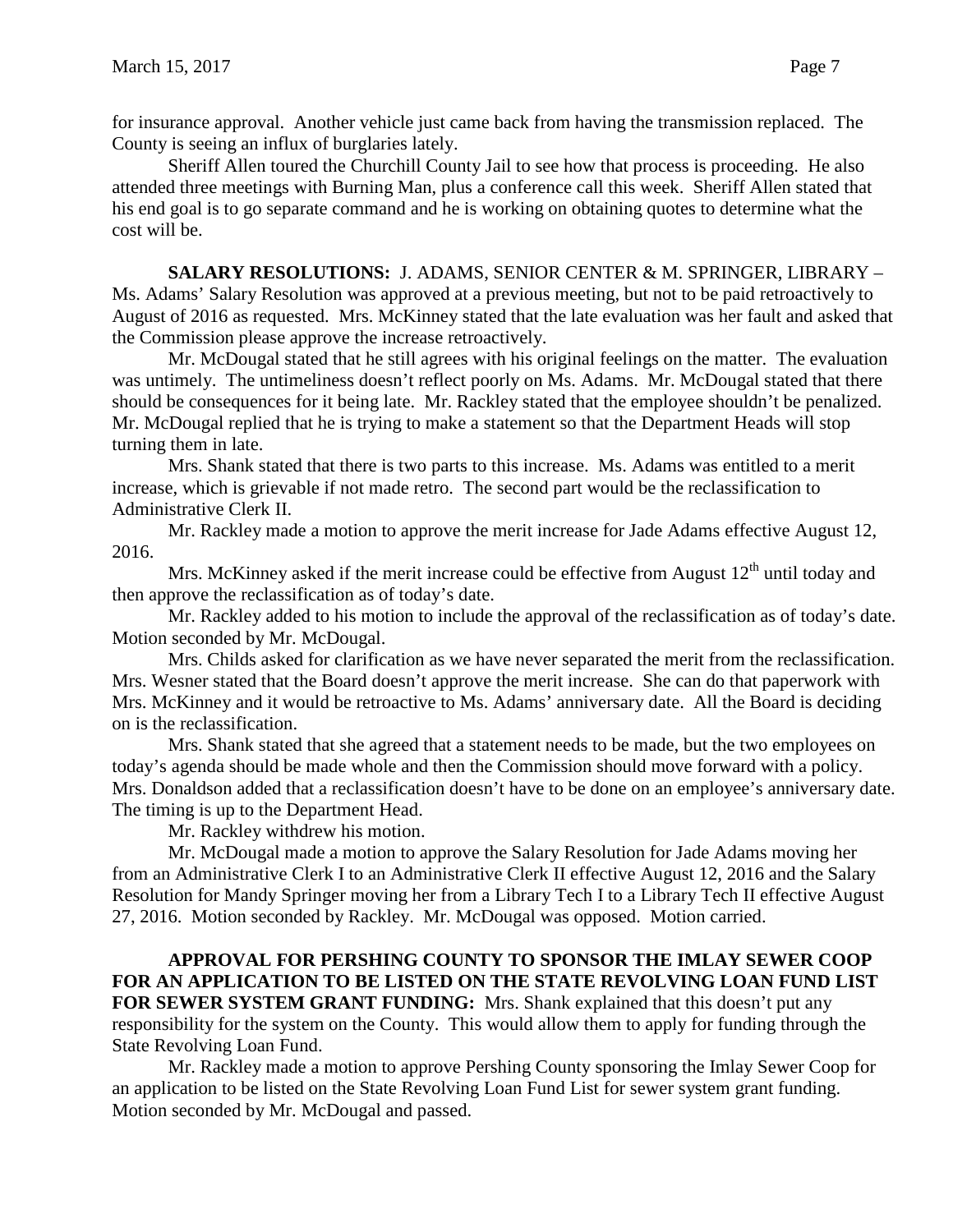**A AND H INSURANCE:** UPDATE ON INFORMATION FOR PERSHING COUNTY HEALTH BENEFITS **–** There was nothing to report today.

The meeting recessed at 11:20 a.m. for a litigation meeting. At 11:30 the Board met in a closed labor session pursuant to NRS 288.220 to meet with the County's labor representative regarding labor negotiations. The meeting reconvened at 12:20 p.m. for vouchers.

**VOUCHERS:** Mr. McDougal made a motion to approve the vouchers as submitted, with the exception of a voucher for Vendor #471, Robert McDougal. Motion seconded by Mr. Rackley and passed.

Mr. Rackley made a motion to approve the voucher for Vendor #471, Robert McDougal. Motion seconded by Mrs. Shank. Mr. McDougal abstained. Motion carried.

**REPORT FROM LEGAL COUNSEL:** Mr. Shields did not have anything to report.

**REPORT FROM ADMINISTRATIVE ASSISTANT:** Mrs. Wesner stated that she is working on closing out the Imlay Sewer CDBG (Community Development Block Grant). All draw requests are due by March  $22<sup>nd</sup>$ . She is also trying to stay on top of the BDRs (Bill Draft Requests).

## **SELECTION AND APPROVAL TO PURCHASE LAPTOPS FOR USE BY**

**COMMISSIONERS AND OTHER STAFF:** Mr. McDougal made a motion to approve the purchase of four laptops for a cost not to exceed \$900 each. Motion seconded by Mr. Rackley and passed.

**STATE LEGISLATION UPDATE:** BDRs AND BILLS THAT COULD HAVE AN IMPACT ON PERSHING COUNTY – Mrs. Shank has asked that this be on each agenda through the Legislative Session. She mentioned the two bills discussed this morning with Judge Shirley. NACO would like a decision regarding Pershing County's support or opposition of the Indigent Defense Bill. None of Commissioners are in support.

Mrs. Donaldson mentioned AB272 which would extend the hours of early voting, extend the hours on Election Day. It also requires electronic poll books and the printing of all election material in Mandarin and Cantonese. This bill would also require polling places on Indian Colonies and Reservations.

Mrs. Donaldson also stated that there is a bill that would create a Technology Fund for the Treasurers. It would take money from the General Fund, but at this time, if the Treasurer's office requires any technology upgrades, they would come out of the General Fund.

**SET WORKSHOP DATES TO DISCUSS AND HAVE PRESENTATIONS ON THE LAW ENFORCEMENT FACILITY:** A workshop was scheduled for Tuesday, April 18, 2017 at 8:30 a.m.

**UPDATE ON MATTERS RELATING TO THE PERSHING COUNTY ECONOMIC DEVELOPMENT AND CONSERVATION ACT:** Mr. McDougal spoke about his trip to Washington, DC. He spent a day with Alan Freemeyer, the lobbyist for Coeur Rochester and Pershing Gold. They visited the offices of all of Nevada's congressional delegation. The entire delegation had signed on as co-sponsors last fall, so they are asking for that again. Mr. McDougal stated that it is an expensive trip, but feels they made some positive accomplishments. If he is needed to testify on behalf of the bill in the future, he will go back.

Mrs. Shank stated that she received a call concerning a bill that would decrease the domestic well water usage from 2 acre feet to  $\frac{1}{2}$  acre foot. Mr. McDougal stated that it is his understanding that those restrictions would only be applied to vastly over-appropriated basins.